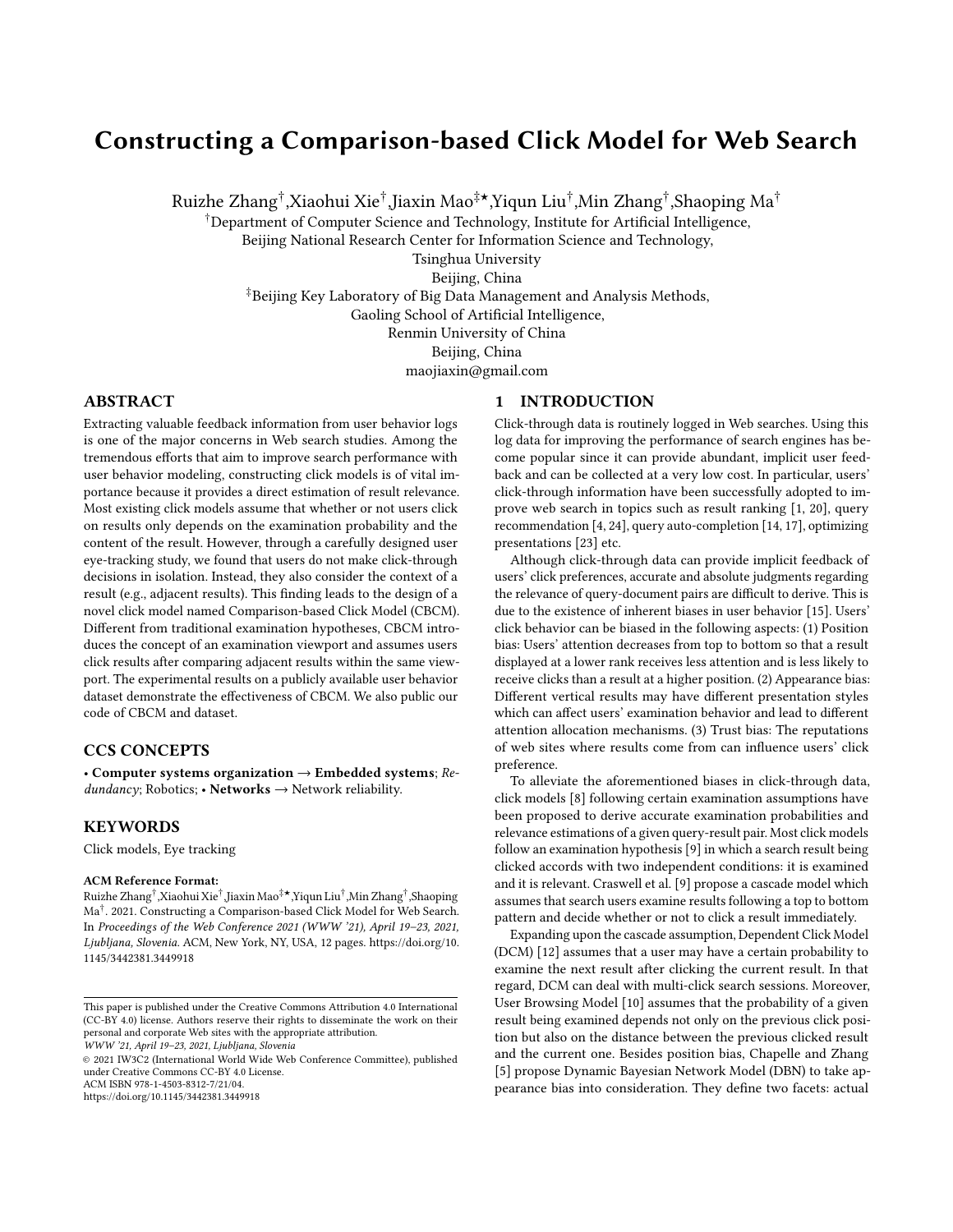relevance and perceived relevance. While actual relevance depicts the relevance of the landing page, the perceived relevance indicates relevance represented by titles or snippets in SERPs.

Furthermore, click models have been investigated to ease the bias caused by layouts and presentation forms of vertical results. For example, Wang et al. [\[22\]](#page-9-13) propose Vertical-aware Click Model (VCM) which models the effect of different vertical results (i.e., text vertical, multimedia vertical, and application vertical) on the sequence and probability of examination. Chen et al. [\[6\]](#page-9-14) show that user click behavior on vertical results may lead to a stronger indication of relevance due to their presentation style; they propose Federated Click Model (FCM).

Although the above click models achieve promising performance, they only consider results in an isolated manner. In other words, patterns of comparing, revisiting, and clicking results are not considered in their design.

To explore this, we conduct a lab-based eye-tracking study. Based on the eye-tracking data, we found that search users consider the context of a given result instead of making the click decision only based on the result itself. Especially, we found that search users adopt a "compare" examination pattern i.e., they compare adjacent search results. This "compare" pattern is different from the "revisit" [\[25\]](#page-9-15) pattern since the latter one mainly focuses on recalling the examined results rather than comparing different results. Furthermore, eye-tracking data show that the comparison more likely occurs at the top two results. Users examine the top two results several times in a period of time. Motivated by these observations, we propose a novel click model named comparison-based click model (CBCM). The construction of CBCM is based on two assumptions: (1) From the global perspective, users examine search results following a top to bottom pattern. (2) From the local perspective, users occasionally compare adjacent results.

The comparison between two results have an effect on users' next decision (i.e., examining more results or triggering a click behavior). We conduct extensive experiments to test the performance of our model using a large-scale commercial image search log. The experimental results demonstrate that in terms of behavior prediction (perplexity) and relevance estimation (normalized discounted cumulative gain (nDCG) [\[13\]](#page-9-16)), CBCM outperforms the state-of-the-art baseline models.

To summarize, the main contributions of this work are as follows:

- We carry out a lab-based eye-tracking study to thoroughly investigate search users' fine-grained examination pattern. We show that users consider the context of a result rather than judge each result in isolation.
- Motivated by our findings, we propose a novel click model named CBCM which considers users' comparison between adjacent results.
- We conduct extensive experiments to test the performance of the proposed CBCM. The experimental results demonstrate that CBCM can better predict click probability and estimate result relevance. The underlying assumptions are closer to practical user behavior than the assumptions made in competing models.

The rest of the paper is organized as follows. In Section 2, we review previous related work. We outline observations from our eye-tracking user study in Section 3. In Section 4, we formally introduce CBCM. We report on experiments using CBCM and compare

the results with results of existing models in Section 5. Finally, conclusions and future work are discussed in Section 6.

# 2 RELATED WORK

We briefly summarize related work in two categories: user behavior in web search and existing click models. The former concentrates on observations from user behavior data collected from search log or user study. The latter reviews both sequential and non sequential click models.

# 2.1 User behavior in web searches

There's an abundance of relevant information hidden in users' click logs. Search engines collect behavior data in order to improve ranking performance. Click models are proposed to alleviate the position bias, i.e., after the search engine returns the SERP, the user is more inclined to click the top-ranked result.Craswell et al. [\[9\]](#page-9-9), Joachims et al. [\[16\]](#page-9-17) To serve this purpose, we need to use mathematical methods to model user behavior and try to alleviate the bias in the user browsing process. Through a series of experiments, Richardson et al. [\[21\]](#page-9-18) show that the user's process of clicking on a single result consists of two steps: examining the result and verifying whether the result is relevant to the query. This is called the examination hypothesis. The two parts are represented in this paper by the binary random variables  $E_i$  and  $A_i$ , respectively.  $E_i = 1$  means that the user has examined the  $i$ -th result in the result sequence; otherwise, the user has not examined the result.  $A_i = 1$  means that the result is relevant to the query; otherwise, it is not. A click event occurs if and only if the user checked the result and considers that the result is relevant to the query, i.e.,  $C_i = 1$ . We can use the following formula to represent this process:

$$
E_i = 1 \land A_i = 1 \Leftrightarrow C_i = 1
$$

Among the results, whether one is relevant to a query is considered to be a factor that is uncorrelated to its position and the other results. Whether the user examines a result is affected by many factors such as the layout of the SERP, which is considered to be a factor uncorrelated to the document itself. Since the two random variables are independent, we can predict the click probability of the result as follows:

$$
P(C_i = 1) = P(E_i = 1) \times P(A_i = 1)
$$

#### 2.2 Click Models

When examining SERPs, users' click behaviors are understood to have biases. Hence, researchers have proposed click models to obtain unbiased relevance feedback from users' clicks. Most click models follow the examination hypothesis; many different assumptions about the relevant factors of  $E_i$  are proposed. Craswell et al. [\[9\]](#page-9-9) first propose the concept of a click model and used the Cascade Model to represent the user's first click on the SERP. The model addresses the problem of position bias in user behavior to some extent and effectively improves the performance of result ranking. It assumes that the user examines the results from top to bottom until the user clicks on a result or reaches the bottom. Therefore,  $E_i$  is 1 for the clicked result and all previous results; otherwise,  $E_i = 0$ . Subsequently, Guo et al. show that the user may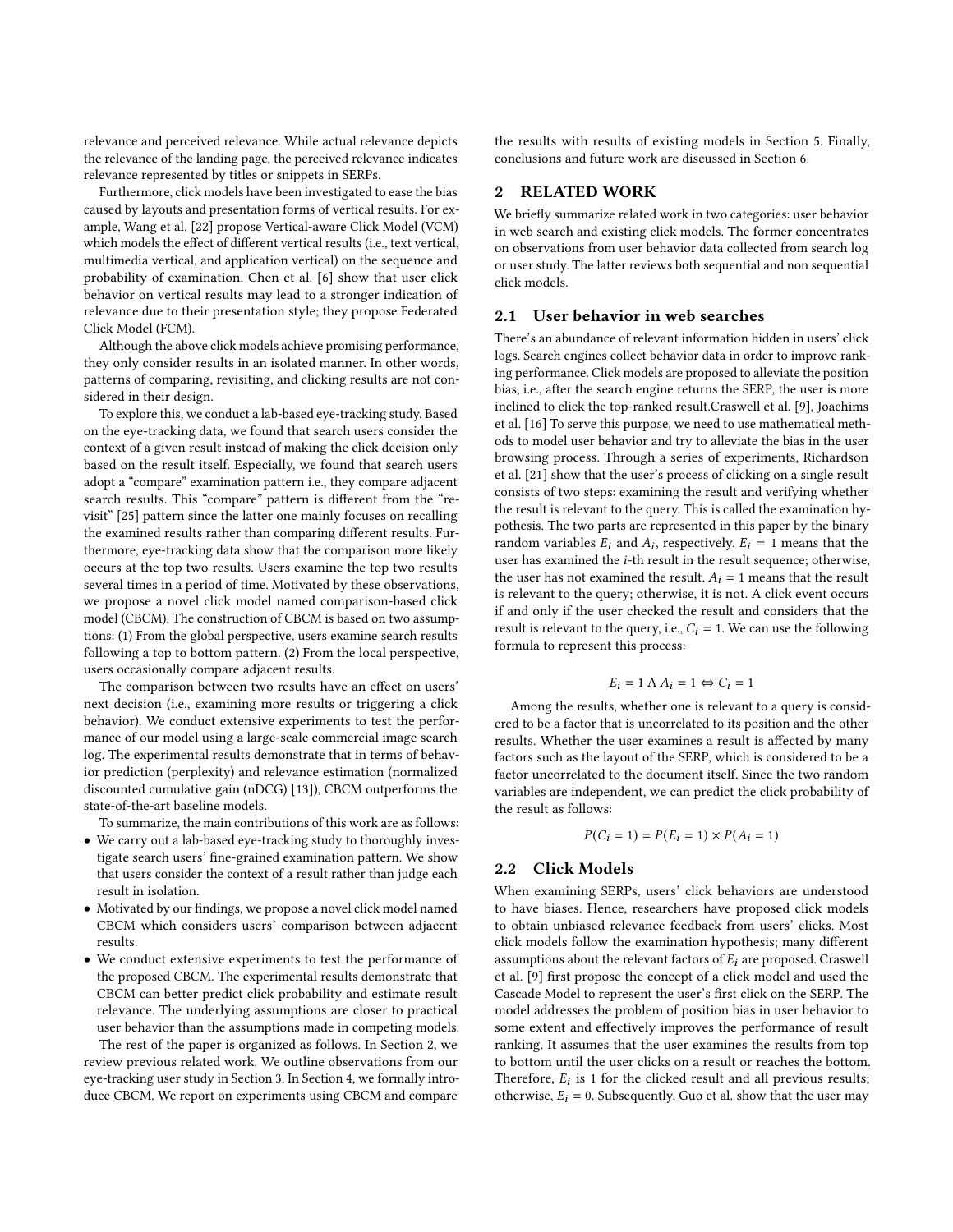not leave the result page directly after clicking, and it is possible to continue browsing. The probability is related to the position  $pos$  of the clicked document which can be represented as:

$$
P(E_1 = 1) = 1
$$
  
\n
$$
P(E_i = 1|E_{i-1} = 0) = 0
$$
  
\n
$$
P(E_i = 1|E_{i-1} = 1, C_{i-1} = 0) = 1
$$
  
\n
$$
P(E_i = 1|C_{i-1} = 1) = \lambda_{pos}
$$

This model is called Dependent Click Model (DCM) [\[11\]](#page-9-19) which allows multiple clicks.

Then, Chapelle and Zhang [\[5\]](#page-9-12) propose Dynamic Bayesian Network Model (DBN) in which the user may decide whether to leave the page according to their satisfaction. In DBN, for each querydocument pair, a new random variable  $S_i$  is used to indicate whether the user is satisfied after clicking the *i*-th result. The user may be satisfied only if a result is clicked, i.e.,:

$$
P(S_i = 1 | C_i = 0) = 0
$$
  

$$
P(S_i = 1 | C_i = 1) = s_i
$$

If the user is satisfied with a result, the browsing ends. Otherwise, the results are further browsed with the probability of gamma, namely:

$$
P(E_1) = 1
$$
  
\n
$$
P(E_i = 1|S_{i-1} = 1) = 0
$$
  
\n
$$
P(E_i = 1|E_{i-1} = 0) = 0
$$
  
\n
$$
P(E_i = 1|E_{i-1} = 1, S_{i-1} = 0) = 1
$$

The model analyzes the behavior of the user after clicking, which further reduces the position biases.

Dupret and Piwowarski [\[10\]](#page-9-11) suggest that the user may skip some documents when examining the SERP. The probability of a result being examined is correlated with its position and the position of the last clicked result:

$$
P(E_i = 1) = \gamma_{pos, last_{clk}}
$$

where pos and  $last_{clk}$  are position of the given result and last clicked result. Based on this, the User behavior Model (UBM) is designed.

A body of work is available on the influence of vertical results on users' behavior. Recent studies have found that more and more vertical results appear on SERPs [\[3\]](#page-9-20), and these vertical results affect the examining behavior of search users [\[2,](#page-9-21) [18\]](#page-9-22). Assumptions made for the organic results cannot be directly applied to the heterogeneous search result pages.

Chen et al. [\[7\]](#page-9-23) consider vertical results within the click model and propose Federated Click Model (FCM) to address these biases. The model considers that the appearance of vertical results causes the examine probability of results in a page to be biased. The possibility of the user directly clicking the vertical result and finishing the search is greater than clicking organic results. Two binary random variables are introduced,  $D$  and  $A$ , to successfully model the user's behavior on Federated Web Search.  $D = 1$  means that the SERP has an exploration bias, and the user ends the browsing immediately after clicking the vertical result.  $A = 1$  indicates that the user's behavior is affected by the vertical result, and the probability of examining the result changes. Later, Wang et al. [\[22\]](#page-9-13) model the changes brought by the vertical results to the user's inspection order using Vertical-aware Click Model (VCM). The model takes into account that the user has a probability to first examine the vertical results, and then sequentially or reversely examine other results in front of the vertical result. They use the binary variables F and B to model the change in this order.  $F = 1$  indicates that the user is attracted by the vertical result and examines the vertical result first.  $B = 1$  indicates that the organic result which ranks higher than the vertical result is examined in reverse order (i.e., from the lower rank to the higher rank) after examining the vertical result first. Such modeling approach takes the attraction bias, global bias, first place bias, and sequence bias into account when the user examines a SERP containing vertical results. For the user behavior of SERP with vertical results in Mobile Search, Mao et al. [\[19\]](#page-9-24) propose MCM (Mobile Click Model). The model considers that the user may obtain valid information directly from the preview displayed in the SERP by the vertical result without a click. Therefore, the model introduces a variable  $N_i$  to describe whether or not a type of vertical result needs to be clicked for the user to obtain information, which improves the performance of the model in mobile search scenarios.

However, for models that consider vertical results, FCM and VCM are primarily modeled for situations where the SERP contains exactly one vertical result and do not fit well into existing web search environments. While MCM considers the case where multiple vertical results appear in the SERP, it is mainly developed for mobile searches. The user behaviors of web searches and mobile searches are different. Therefore, it is necessary to model the user behavior of the web search to better extract the behavior of the user in the environment of the existing SERP that contain multiple vertical results in Web search scenarios.

## 3 EYE-TRACKING EXPERIMENT

To investigate users' behaviors during the search process, we carried out a laboratory study with 30 participants. Each user was asked to complete 20 tasks in the user study and answer corresponding questions.

We asked each user to perform 20 search tasks. Each search task contained a fixed query term (and an explanation of the query term to avoid ambiguity) and the first page of the SERP of the query term given by a commercial search engine. We crawled and saved the search engine's SERP for these 20 query terms, and simulated a network environment for users to ensure that all users saw the same offline version of the SERP.

As users' behaviors may be affected by different types of information needed, we selected queries with different search intents. In our dataset, query-SERP pairs covers "informational" (e.g., "poetry of summer"), "Navigational" (e.g., "Qidianzhongwen website") and "Transactional" (e.g., "Ximalaya (an app)").

In our experiment, we use these hardware devices, software and settings.

- 17-inch LCD monitor.
- Resolution of 1366x768 in pixels.
- Google Chrome browser.
- Head-free eye tracker, Tobii X2-30.
- Tobii Studio.

Through the eye-tracking device, we recorded the eye movement information of each user on the SERPs. Before collecting the eye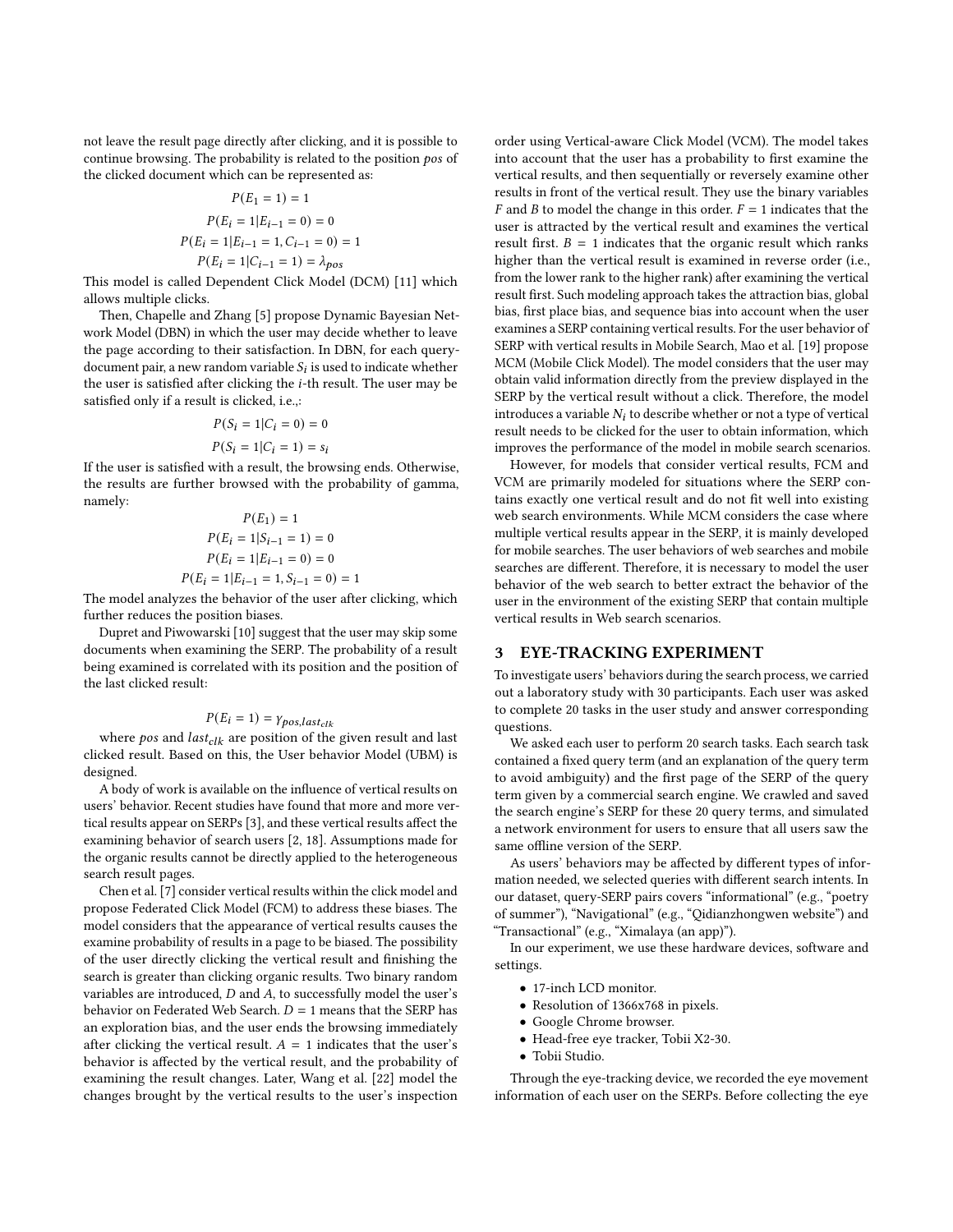tracking data of each user, we calibrated the eye tracking device by letting them browse an additional SERP page. The error caused by the eye tracker itself did not exceed one degree in both the horizontal and vertical directions. In the data we collected, there were a small amount of data errors or meaningless data caused by users or software (for example, faults of software or hardware). Among the 600 results given by 30 users to 20 SERPs, there were 518 valid eye movement data results acquired, accounting for 86.3%. We found that among the data, most of eye tracking data (64.1%, 332 of 518) indicated that users did not always browse the entire SERP in order. Therefore, it was necessary to study the non-sequential examination behavior.

In the data recorded by an eye tracking device, there were mainly two types of records: saccades and fixations. Saccades meant that the user's line of sight moved from one point on the screen to another within a period of time. Fixation meant that the user's sight stopped in a small area on the screen for a period of time. In reference to most of the previous work, 200 ms was selected as the lower bound of fixation time in this article. Although some articles mentioned that the relationship between fixation and examination was not very close, it was more convenient and accurate to directly use fixation as a necessary and sufficient condition for examination than to ask users. Therefore, in this article, we directly regarded a fixation that lasted more than 200 ms as an examination.

Equipped with eye-tracking and click data, we sought to answer the following research questions:

- RQ1:In the non-sequential revisits during the browsing process, are users more inclined to revisit recent results or not?
- RQ2:Does the user's return visit during the browsing process compare adjacent results?
- RQ3:During the user's browsing process, is the occurrence of non-sequential examination related to the result location?

• RQ4:In a non-sequential visit, does the position bias exist? By investigating these four questions, our goal was to obtain the regularity of the user's revisits while browsing the page and the click pattern during the revisit. These results were used to model users' behaviors to improve the performance of click models. To formulate these problems more conveniently, we defined the user's examination sequence as:  $E = \langle E_1, E_2 \cdots, E_{m_1} \rangle$ . Each item  $E_i$  in the sequence  $E$  recorded the position of the result of the user's i-th examination. During the browsing process, users examined each item in the sequence chronologically, and the same result was potentially examined multiple times. However, the user's continuous fixation of the same result was regarded as one examination expressed as follows:

$$
E_i \neq E_{i-1}, 2 \le i \le m_1 \tag{1}
$$

Similarly, the click sequence was defined as:  $C = < C_1, C_2 \cdots, C_{m2} >$ . Each item  $C_i$  recorded the position of the result clicked by the user in chronological order. In addition, we defined  $Time(E_i)$  to represent the time of the *i*-th inspection, and  $Time(C_i)$  to represent the time of the *i*-th click. Because we sorted in a time series, this was expressed as follows:

$$
Time(E_{i-1}) < Time(E_i), 2 \le i \le m_1
$$
\n
$$
Time(C_{i-1}) < Time(C_i), 2 \le i \le m_2
$$
\n
$$
(2)
$$

We then investigated three research questions.

#### RQ1:In the non-sequential revisits during the browsing process, are users more inclined to revisit recent results?

Based on the eye-tracking data, we observed an interesting phenomenon. Although many previous works suggested that users revisit results, by observing the screen recordings during the search process, we found that users did not often scroll up across the screens for revisiting when browsing SERPs. In addition, most of the user's revisits occurred on the same screen. Therefore, we determined that users were more likely to revisit results that were closer to the current results, and less scroll up across the screens. In order to verify the users' behavior for this case, we used the "necessary scroll up length" (NSUL) to measure how users scroll up. The NSUL was defined as follows.

$$
NSUL = max\left(\max_{1 \le i < j \le m1} E_i - E_j, 0\right) \tag{3}
$$

It should be noted that this indicator is different from the "Revisit Distance". For example, when the test sequence is  $E = < 1, 5, 3, 4, 2 >$ , there are 2 return visits,  $5 - 3$  and  $4 - 2$ , respectively. The revisit distance for both visits is 2, but the longest return visit distance is 5 − 2 = 3. Compared to the revisit distance, NSUL can describe the users' scroll-up behaviours more accurate. It shows that the users longest "scroll-up" distance in global instead of in adjective fixations. By definition, the longest revisit distance is 0 for a sequence of complete sequential inspections.

<span id="page-3-0"></span>

#### Figure 1: The graph shows the distribution of NSUL of eyetracking logs. We found that most of eye-tracking logs include revisit. If our model allows revisit with short distances, it can explain 85.3% eye-tracking logs.

We computed statistics on the user's "necessary upward scrolling distance", and the results are shown in Figure [1.](#page-3-0) It can be seen that in more than 64% (332 of 518) of the eye tracking data, users exhibited a revisit behavior. In the revisits, more than half (175 of 332) returned to the nearest results, i.e., had a return distance of 1. The number of results whose return visit distance exceeded four only accounts for less than 10% of the total results. This result confirmed that users were indeed more inclined to revisit with shorter lengths than to revisit in long distances that cross screens. In conclusion, the answer to RQ1 is "Yes".

RQ2:Do users compare adjacent results during the browsing process?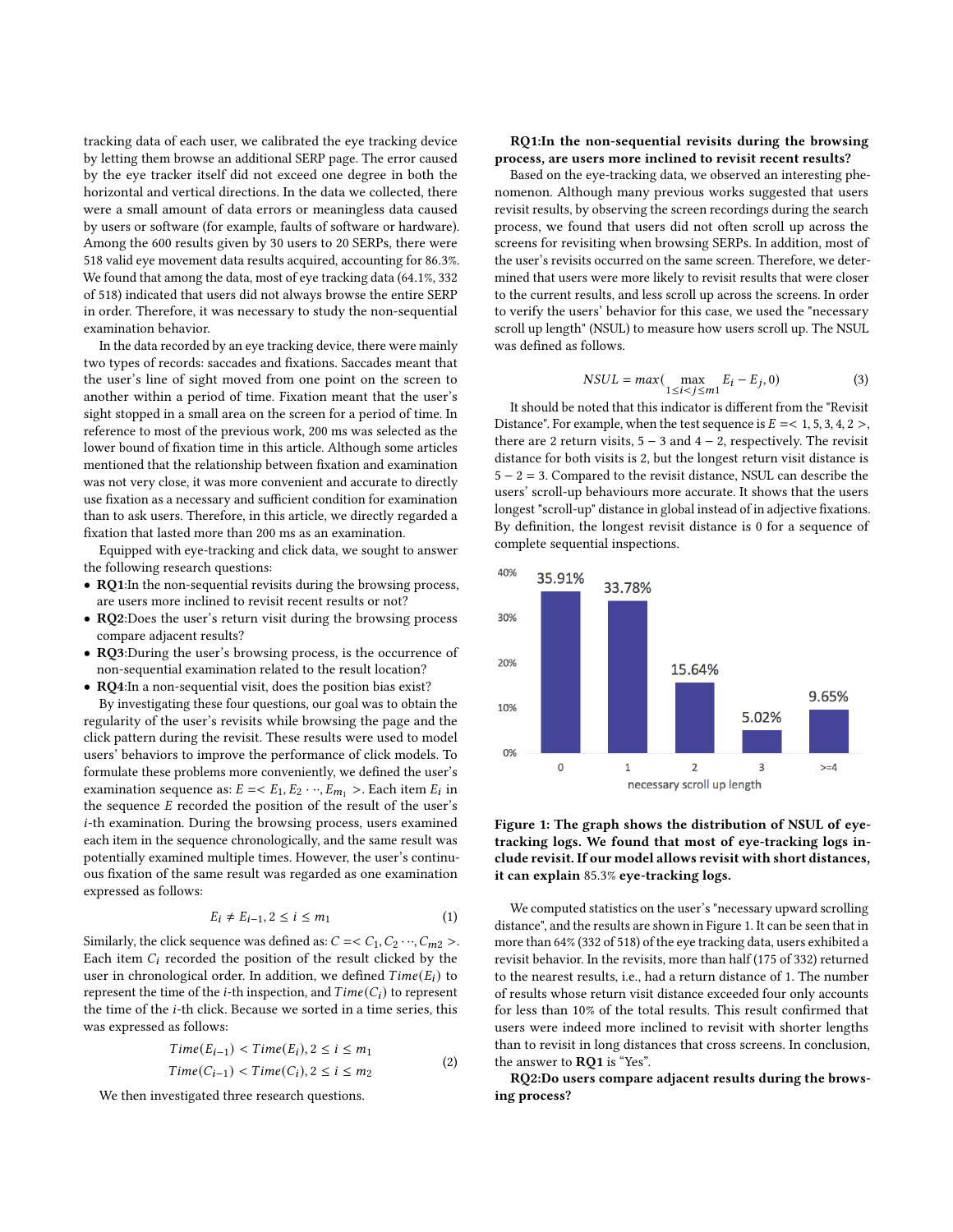The short length revisits were reflected in a large amount of eye-tracking data. This motivated us to further investigate exactly what users were doing in non-sequential, short length revisits.

<span id="page-4-0"></span>

Figure 2: The graph shows how often users fixate on different positions. We found that more than 68% of the fixations occurred on the top two results.

First, we investigated the fixation times of users in different positions, and the results are shown in Figure [2.](#page-4-0) We found that most fixations occurred in higher ranking places. Generally speaking, after users enter the SERP, they first examined the results with higher rank. Next, we investigated the positions of the first 3 examinations after the SERP is displayed.

<span id="page-4-1"></span>

| 1st            | 2nd            | 3rd            | count | freq  |
|----------------|----------------|----------------|-------|-------|
| 1              | 2              | 3              | 126   | 24.3% |
| 1              | $\overline{2}$ | $\mathbf{1}$   | 124   | 23.9% |
| $\mathbf{1}$   | Х              | X              | 119   | 23.0% |
| 1              | $\overline{2}$ | X              | 36    | 6.9%  |
| 2              | 1              | $\overline{c}$ | 18    | 3.5%  |
| $\mathbf{1}$   | $\overline{2}$ | 5              | 14    | 2.7%  |
| 1              | $\overline{2}$ | 4              | 12    | 2.3%  |
| 1              | 3              | $\overline{2}$ | 11    | 2.1%  |
| 1              | 3              | 4              | 9     | 1.7%  |
| 1              | $\overline{2}$ | 6              | 7     | 1.4%  |
| 1              | 3              | X              | 5     | 1.0%  |
| 1              | 3              | 1              | 5     | 1.0%  |
| 1              | 4              | 1              | 3     | 0.6%  |
| $\overline{2}$ | 1              | 3              | 3     | 0.6%  |
| $\overline{2}$ | $\overline{4}$ | 5              | 3     | 0.6%  |
| Others         |                |                | 23    | 4.4%  |

Table 1: Count and frequency of the first three examinations of combinations. The 'X' means that users leave the page instead of fixating on any results.

We counted the number of times different combinations of the user's first three fixations. In Table [1,](#page-4-1) we have listed the most common 14 combinations. It can be seen that, in addition to examining the results in order, the most frequent combination for users to examine was 1-2-1. After examining the second result on the SERP, users returned to the first result. In addition, the frequency of the

sequence 2-1-2 was also high. These sequences produced quite a lot of close revisits.

Therefore, we hypothesised that a considerable number of users first compare the top two results. As shown in Figure [2,](#page-4-0) users had fewer examinations on the results with lower rankings, so it was difficult to perform similar statistics on this part of the data. However, we believe that this conclusion can be promoted and applied to the entire SERP browsing process. Therefore, the answer to RQ2 is 'Yes'.

#### RQ3:During the user's browsing process, is the occurrence of non-sequential access related to the result location?

This question tries to understand whether users have the same revisit probability when browsing the entire page during the browsing process. In order to study this problem, we computed statistics on the probability of the user's revisits after examining results in different positions. These results are shown in Figure [3.](#page-4-2) Figure [3](#page-4-2)

<span id="page-4-2"></span>

Figure 3: The graph shows how often users revisit previous results after fixating on a different position. Note that the index of the horizontal axis starts at 2 because users cannot revisit after examining the top result. We found that users have a higher probability to revisit a result after examining a high ranking position or one ranked on the 8-th position.

shows that after examining results in different positions, the revisit probability was quite different. After examining the 2nd, 3rd, or 8th result, the revisit probability of revisit was higher. Regarding the user's behavior of revisiting after examining the second and third results, we hypothesise that users are more likely to return to the higher-ranked results out of their experience in using search engines and trust in the higher-ranked search results. When the 8th result was examined, it was usually close to the bottom of the SERP. For this position, users were more inclined to revisit the results that were visited before (because there are no further results to consider). For the other positions, the user was more likely to be in the process of scrolling down, and the possibility of a revisit was lower. During the user's inspection process, the position where the non-sequential access occurred was related to the position of the result. When designing the model, position-related parameters wwere needed to characterize the user's revisit behavior. In conclusion, the answer to RQ3 is 'Yes'.

RQ4:In non-sequential visit, does the position bias exist?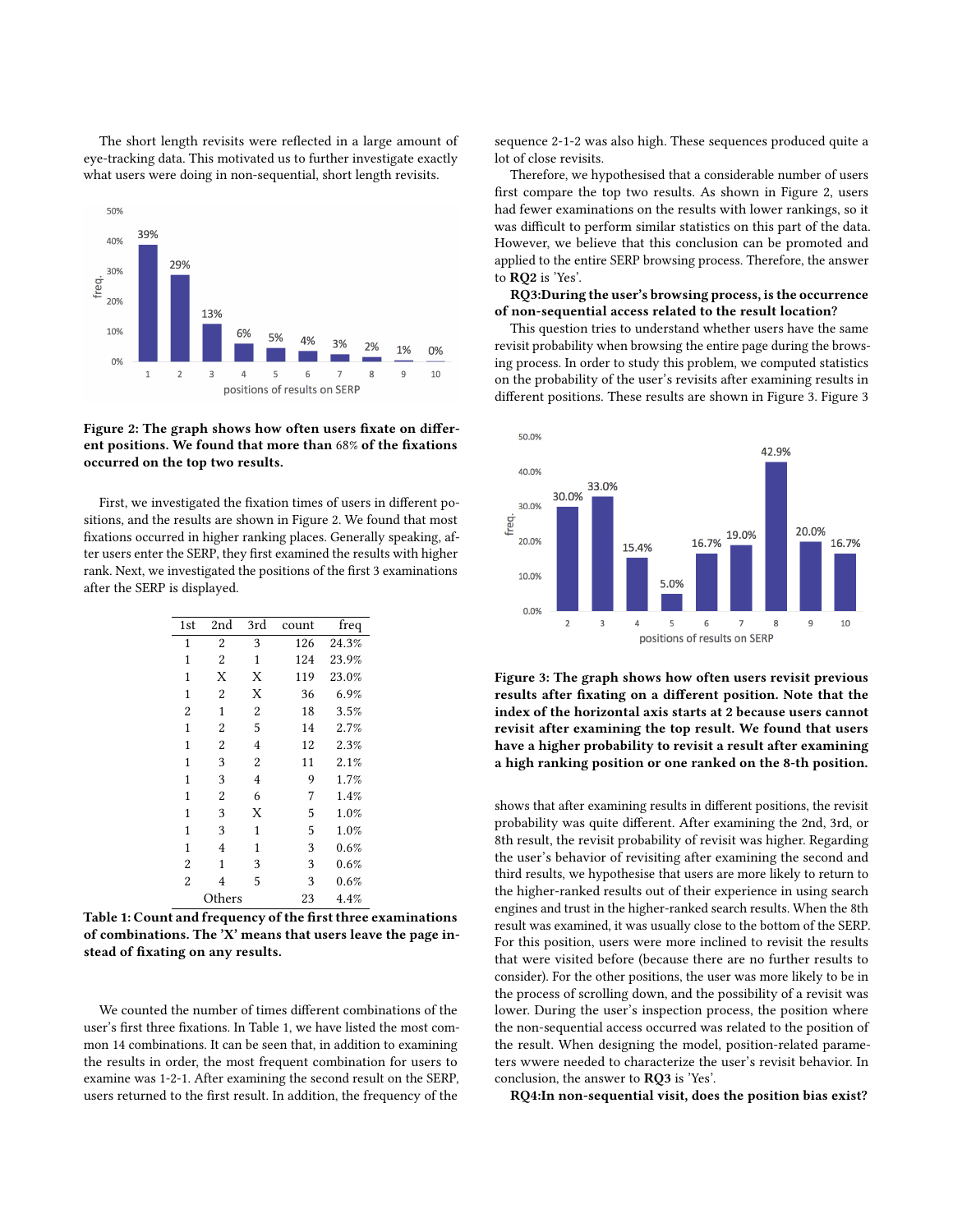| <b>Window Size</b> | 1st   | 2nd         | 3rd |
|--------------------|-------|-------------|-----|
|                    |       | 72.7% 38.7% |     |
| 3                  | 74.8% | 40.7% 25.2% |     |

<span id="page-5-0"></span>Table 2: The clicked frequent of results on different position of windows when window size is 2 or 3. The 1st, 2nd, 3rd means the result's relative position in the window. The sum of clicked frequent on different positions is more than 100%, because users may click more than one result in the window.

Many click models proposed in the literature verified the existence of position bias. When users browsed the entire SERP, they were more inclined to click on the top ranked results. This research question explores whether these prior results are also applicable to the proposed CBCM.

To investigate this issue, we conducted a study on the clicks of users during "scrolling up" during search. We defined the process of "scrolling up" if and only if the user's most recent exam was the result before the return visit.

For the log of  $NSUL \leq 3$ , we counted the clicks during the scrolling up process. Considering that the user verification process generally occurs from up to down with comparisons on a small scale, we assumed that there was a "window" for the user. The "window" contained two or three consecutive results that the user was comparing, and the user had the opportunity to click on them. The position of the "window" was determined by the one with the lowest ranking among the results of the user's previous inspection. For example, if the current inspection sequence was  $E = < 1, 5, 3 >$ and the window's size was three, the window was at [3, 5]. If the window's size was two, this log was discarded (from RQ2, the window size less than two covered more than 69% logs, and less than three covered 85%. Therefore, discarding log data beyond a small window size had a limited impact).

As shown in Table [2,](#page-5-0) we found that users were more inclined to click on the results that were more advanced in the scrolling process of length two or three. This revealed the position bias still existed and required consideration in the next step of the research. Therefore, the answer to **RQ4** is true.

After analysing the logs of the eye-tracking experiment, we found that the four research questions are all true. We use these conclusions to design Click Model in Sec. 4.

#### 4 COMPARISON-BASED CLICK MODEL

This section formally introduces our click model: comparison-based click model (CBCM). As discussed in the previous section, we determine that existing click models do not fully describe user behavior. This is mainly due to the presence of many non-sequential visits in user behavior. Moreover, existing non-sequence click models cannot fully describe these non-sequential revisits. The main problem with existing click models is that it does not take into account the user's behavior of comparing results with adjacent locations during the top-down inspection process. Our model aims to describe this type of user behaviors.

Different from existing models, our model is based on the assumption that users consider multiple results at the same time. So, we redefine the three variables of user examination, click, and satisfaction. Because the existence of comparison behavior is considered, the correlation parameter  $R_{pos}$  is also adjusted. We use  $R_{pos}$  to indicate the correlation between the result at the  $pos$  position and the query term. In particular, the value range of  $R_{pos}$  is any real number.

# 4.1 Hypotheses of CBCM

<span id="page-5-1"></span>

The Web Conference (TheWebConf), formerly the International World Wide Web Conference (www or IW<sup>3</sup>), aims to provide the world with a premier forum for ...

Figure 4: A typical SERP page and WoE(Window of Examination). The first screen presents three results after the user searches for the keyword "thewebconf 2021". We hypothesise that users examine them in a "weak order". The user's WoE stays at the top-2 results at first and recognises these two results at the same time. Then, the user's WoE moves down, recognising the 2nd and 3rd results.

We define examination hypothesis proposed above as the "weak order hypothesis". From the global perspective, users examine the results from top to bottom. From the local perspective, users compare two or three results simultaneously instead of judging only one result. We called these two or three results a Window of Examination (WoE). Here, we take the user's comparison of two results at the same time as an example. The situation where the user considers three results at the same time is similar. After obtaining the SERP, the user first recognizes the first and the second results. After checking the top two results, the user may or may not click. We model the basis of whether the user clicks or not in the next paragraph. Then, the user performs a "move down" operation. The meaning of moving down is as follows. The user removes the top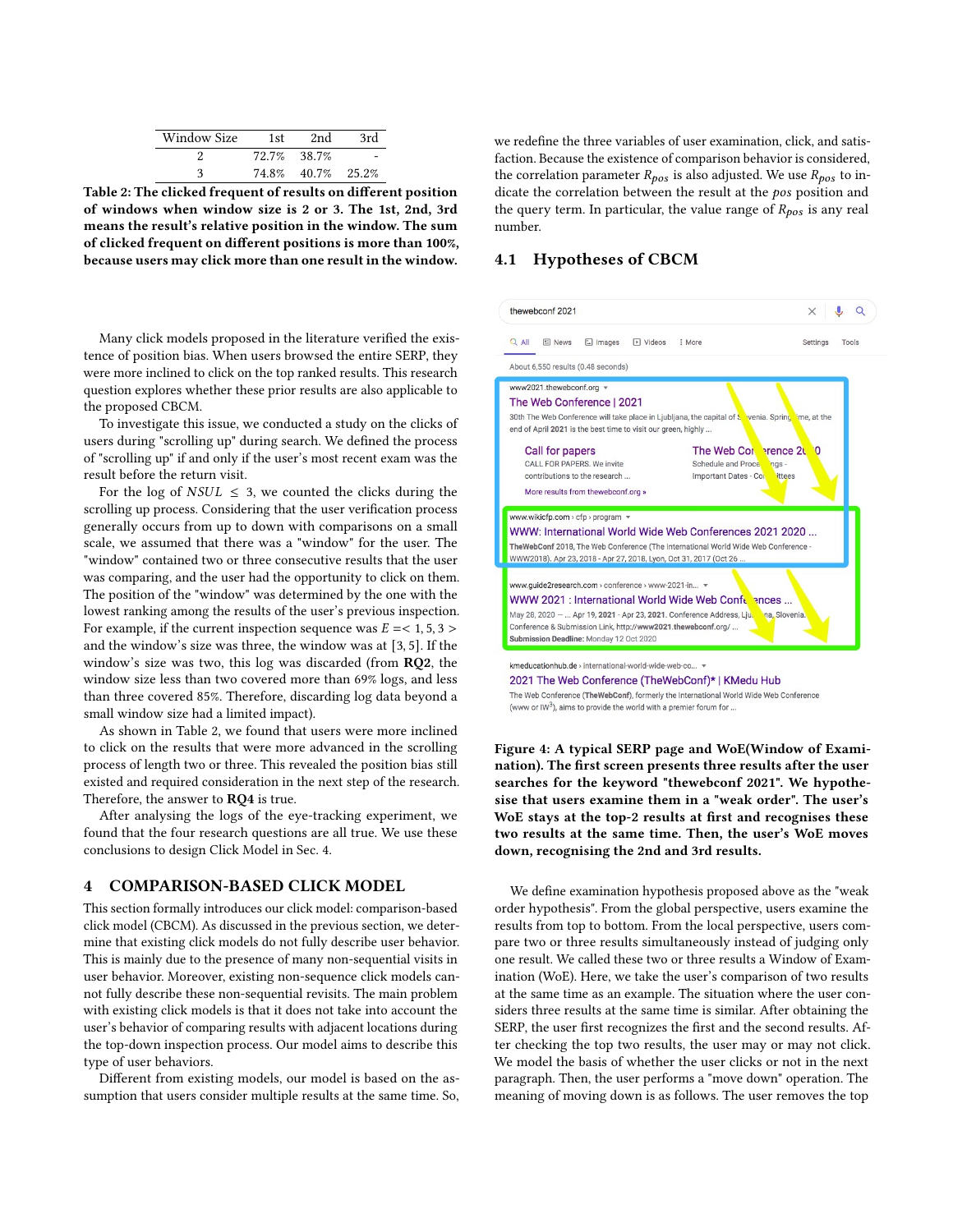result (i.e., the 1st result in the WoE) in the current consideration range (1-2) from the recognizing range. This removes the top result out of the consideration range; it is moved to the recognizing range. The user's inspection process continues to move down according to this rule until a) the user clicks on a satisfactory result to end the current query, or b) all of the results in the entire SERP are recognized and the current query ends. As shown in the Fig. [4,](#page-5-1) this process can be vividly described as "WoE moving down". When considering two results in a WoE, users are faced with three different choices: click on the first result in the WoE, click on the second result in the WoE, or move down the WoE.

### 4.2 Click-based Click Model

We can formalize the results on the search process discussed in the previous subsection as shown in Figure [5.](#page-6-0) Users have a "window" containing two or three results. When the user examines the SERP, they choose two every time:

- Click one result in the current window
- Move down the window

When the window reaches the end of the SERP or the user feels satisfied with any results, the searching ends.

We define the clicks vector  $\vec{c}$  and operation of it as follows:

- $\bullet$   $\vec{c}$  denotes the clicks of the results in the WoE. (e.g., if the 1st and the 3rd results have been clicked and the 2nd has not been clicked,  $\vec{c} = [1, 0, 1]$ .
- The index of  $\vec{c}$  starts at 0.  $\vec{c}_p$  means the p-th variable in  $\vec{c}$ .
- $\bullet$   $\vec{c}^{+1}$  denotes the new click vector in the WoE after moving down.(e.g., the size of the WoE is three and the 1st and the 2rd results are clicked:  $[1, 0, 1]^{+1} = [0, 1, 0]$ ).
- $\vec{c}$  + p denotes the new click vector in the WoE after the p-th result is clicked in the WoE:  $i+p$ -th global (e.g.,  $[0, 0, 1] + 0 =$  $[1, 0, 1]$ .

Since users consider all of the results in a WoE at the same time, we redefine a series of random variables. In the following equations, we define  $E_{i,k,\vec{c}}$  as:

- WoE begins at  $i$  result and ends at  $i + b$ -th result ( $b$  is two for example)
- $\bullet$  k number of clicks happen since the user started examining the SERP
- $\bullet~$   $\vec{c}$  describe clicks in the WoE

We use  $C_{i,k,\vec{c},p}$  to describe that besides conditions depicted by  $E_{i,k,\vec{c}}$  being satisfied, and the user also clicks  $i + p$ -th result in the WoE. From the definition, we have:

$$
E_{i,k,\vec{c}} = 0 \Rightarrow C_{i,k,\vec{c},p} = 0, \forall 1 \le i, i + b \le N, 0 \le p \le 2 \tag{4}
$$

Next, we describe how users make choices in a WoE.

Here, we use the softmax method to describe the user's click probability and the probability of moving down. That is, we believe that the probability of a user clicking on a result is related to the relevance level of this result, which can be expressed as:

$$
P(C_{i,k,\vec{c},p} = 1 | E_{i,k,\vec{c}} = 1) \propto exp(R_{i+p})(0 \le p \le b)
$$
 (5)

In addition, we noticed that when considering the results in the same window, users are more inclined to click on the previous

<span id="page-6-0"></span>

Figure 5: The process graph describe users' behaviours from making a query to leaving a SERP. After a user enters the SERP, the user sets the WoE at the top two or top three results. Each time, a user may choose to click one result in the WoE or not. If a user clicked one result and is satisfied with it, then they leave the page. Otherwise, the user returns back to the WoE in the SERP and continues to search. If the user chooses not to click any results in the WoE, they move down the WoE unless the WoE is already at the end of the SERP. In this case, the user leaves the SERP.

results. If there is a result that has already been clicked in the window, the user's willingness to click on the result decreases. Therefore, we introduce the parameter  $\gamma_{i,p}$ , which represents the bias that the user clicks on the  $i + p$  result when the window is from the *i*-th result to the  $i + b$ -th result. The parameter  $\theta_{i,p}$  refers to the user's click bias of the  $i + p$ -th result when the window is located from the *i*-th result to the  $i + b$ -th result and the  $i + p$ -th result has been clicked before.

We add these two parameters into the formula and obtain:

$$
P(C_{i,k,\vec{c},p} = 1 | E_{i,k,\vec{c}} = 1)
$$
  
\n
$$
\propto \exp(R_{i+p} + \gamma_{i,p} + I(\vec{c}_i = 1) \times \theta_{i,p})(0 \le p \le b)
$$
 (6)

We also need to take the probability of moving down the positions of the results into account. We realize that users prefer to click on high ranked results; they also prefer to jump and move down to the low ranked results. When the window is in the same position, the user's click tendency is also related to the number of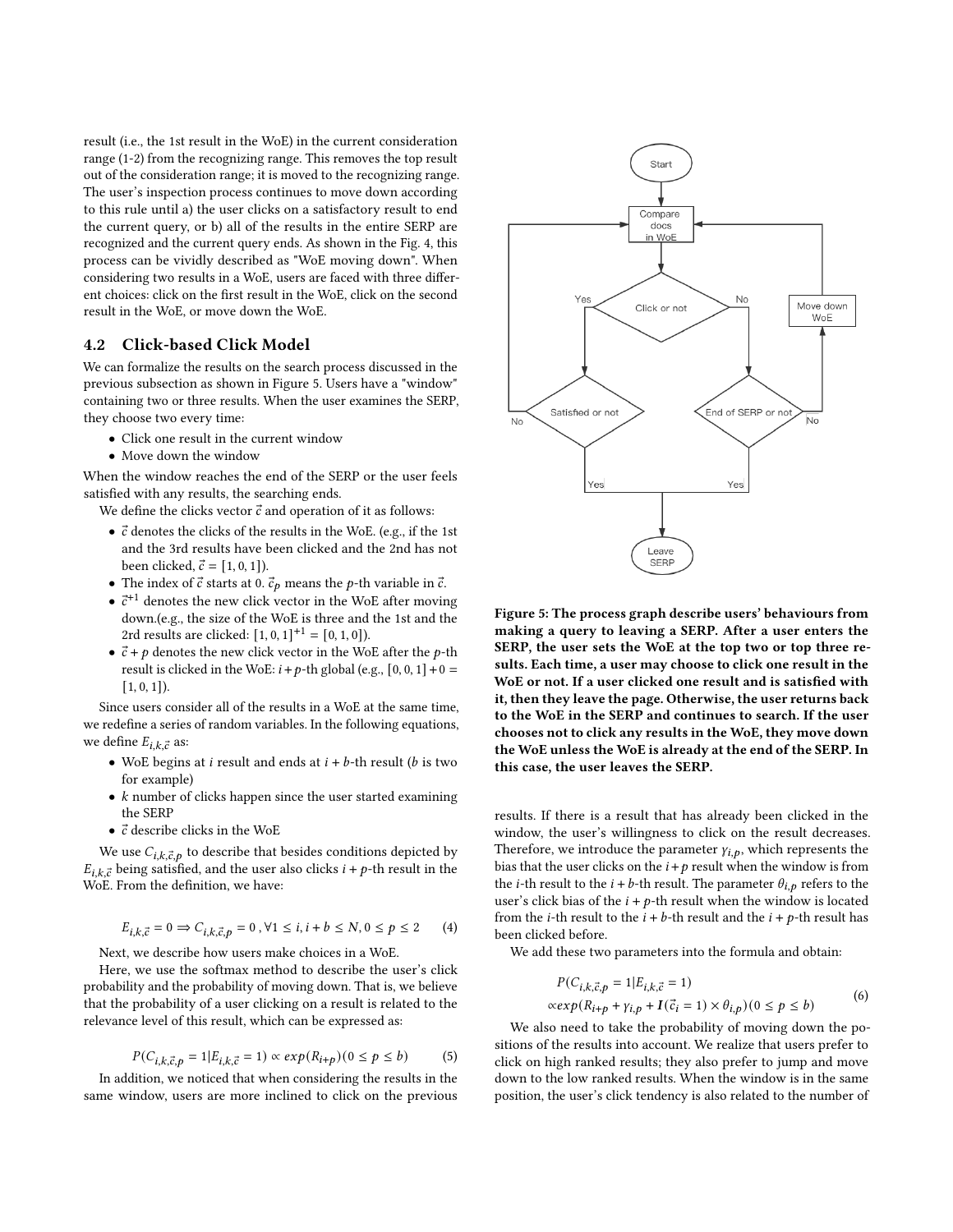results that have been clicked before. Therefore, we introduce the parameter  $g_{i,k}$  to indicate the user's tendency to move down when these two conditions are met:

- WoE is located from  $i$  to  $i + b$
- $\bullet$  k number of clicks happen since the user starts examining the SERP

This parameter is related to the probability of the user moving down the ranked results. We describe the probability of moving down by the formula below:

$$
P(E_{i+1,k,\vec{c}'} = 1 | E_{i,k,\vec{c}} = 1)
$$
  
 
$$
\propto exp(g_{i,k})(1 \le i, i + b + 1 \le N)
$$
 (7)

Based on the above equations, the following formula can be used to calculate the probability of each choice in a WoE.

$$
Z_{i,k,\vec{c}} = exp(g_{i,k}) + \sum_{p=0}^{b} exp(R_{i+p} + \gamma_{i,p} + I(\vec{c}_p = 1)\theta_{i,p})
$$
 (8)

<span id="page-7-0"></span>
$$
P(C_{i,k,c,p_1} = 1 | E_{i,k,c} = 1) = \frac{\exp(R_{i+p} + \gamma_{i,p} + I(\vec{c}_p)\theta_{i,p})}{Z_{i,k,\vec{c}}}
$$
(9)  
(1 \le i, i + b + 1 \le N, 0 \le p \le b)

<span id="page-7-1"></span>
$$
P(E_{i+1,k,\vec{c}+1} = 1 | E_{i,k,\vec{c}} = 1) = \frac{\exp(g_{i,k})}{Z_{i,k,\vec{c}}}
$$
(10)

After the user clicks on a result, if they are satisfied with the clicked result, they end the browsing and leave the SERP. Otherwise, the user returns to the previous WoE and continues to browse the SERP. We assume that the probability the user is satisfied is only related to the relevance level of search results which can be formulated as:

$$
P(E_{i+1,k+1,\vec{c}'} = 1 | C_{i,k,\vec{c},p} = 1) = 1 - s_{i+p}
$$
 (11)

where  $\vec{c}'$  may be a different click vector because one result in a WoE may be changed from non-clicked to clicked, and  $s_{i+n}$  is the probability the user is satisfied with the  $i + p$ -th result after a click.

This completes the introduction of the entire model. The user follows this process to select and browse the results.

## 4.3 Train

In this subsection, we introduce the training method of the model. We use the SGD method to train the model and fit the parameters of the model in the training set. The goal of fitting is to maximize the Log-Likelihood (LL) of click predictions.

In CBCM, one result has multiple click opportunities when the WoE is located in different positions. For example, if the WoE size is 3, the 4th result may be clicked when the WoE is located at 2..4,3..5 or 4..6. When calculating the LL, it is necessary to fully consider that when the WoE is in different positions, when a result is clicked in at least one position, it is considered as clicked.

Then, we introduce the method of calculating the LL. Let the forward probability  $F[i, k, \vec{c}]$  represent the probability that the following conditions are met at the same time during the user's browsing process:

• The WoE is located from  $i$  to  $i + b$ .

- The click prediction of 1st to  $(i 1)$ -th documents are completely correct.
- $\bullet$  *k* is the number of clicks that happened since the user started examining the SERP.
- $\bullet$   $\vec{c}$  describes the clicks in the WoE.

In particular, when browsing starts, the user's window is at the top of the page and no result has been clicked. So, we have:

$$
F[1, 0, \vec{0}] = 1 \tag{12}
$$

According to CBCM's assumptions, if the user meets the above conditions while browsing, the user has two options for the next operation: click one result in the WoE or move down. The probability is given by equations [9](#page-7-0) and [10.](#page-7-1) If the current state is not the initial state in the browsing process ( $F[1, 0, \vec{0}]$ ), the way to calculate  $\overline{F}$  is given by the equation [20](#page-10-0) in the appendix.

After calculating the forward probability  $F$ , we use a similar approach to calculate the backward probability  $B$ . Let the backward probability  $B[i, k, \vec{c}]$  represent the probability that all of our model's click predictions are correct when all four conditions of  $F$  mentioned above are met at the same time during the user's browsing process.

We treat the end of the examination as a special "move down": when a user wants to "move down" at the end of the SERP, they leave the SERP. When  $i = N - b + 1$ , the examination of the SERP is ended with no more clicks. So, for any  $k$  or  $\vec{c}$  we have:

$$
B[N - b + 1, k, \vec{c}] = \prod_{p=0}^{b-1} I(\vec{c}_p = C_{N-b+1+p})
$$
(13)

 $C_i$  with only one subscript describes if the user clicked the  $i$ -th result in the log data.

We can calculate  $B$  by the Equation [21](#page-10-1) in the appendix. Then, we define the LL as:

$$
LL(\Theta) = B[1, 0, \vec{0}] \tag{14}
$$

Now, we present the approach to calculate the LL of a SERP. Next, we introduce the derivation of the parameters for the SGD. In CBCM, we have five types of parameters:

- $R_{id}$ , relevance between document  $id$  and query word.
- $g_{i,k}$ , the tendency to move down when the WoE at  $i$  and clicked  $k$  times previous.
- $\gamma_{i, p}$ , the position bias of results in the WoE.
- $\theta_{i,p}$ , the clicked bias of results in the WoE.
- $s_{id}$ , the probability that user leaves the page (i.e., satisfied with the result) after clicking into a result.

For any parameter in these five types, we can derive them with a similar approach. This approach is presented in the appendix. Once derived, we can use the SGD to optimize the parameters of CBCM.

# 5 EXPERIMENTS

In this section, we compare CBCM with the mainstream click model, i.e., DCM [\[12\]](#page-9-10), DBN [\[5\]](#page-9-12), MCM [\[19\]](#page-9-24), UBM [\[10\]](#page-9-11), VCM [\[22\]](#page-9-13) and FCM [\[6\]](#page-9-14). We aim to answer the following research question by experiments conducted on a large-scale search log dataset collected from a commercial search engine in China:

• Does CBCM perform better than other models in terms of click predictions?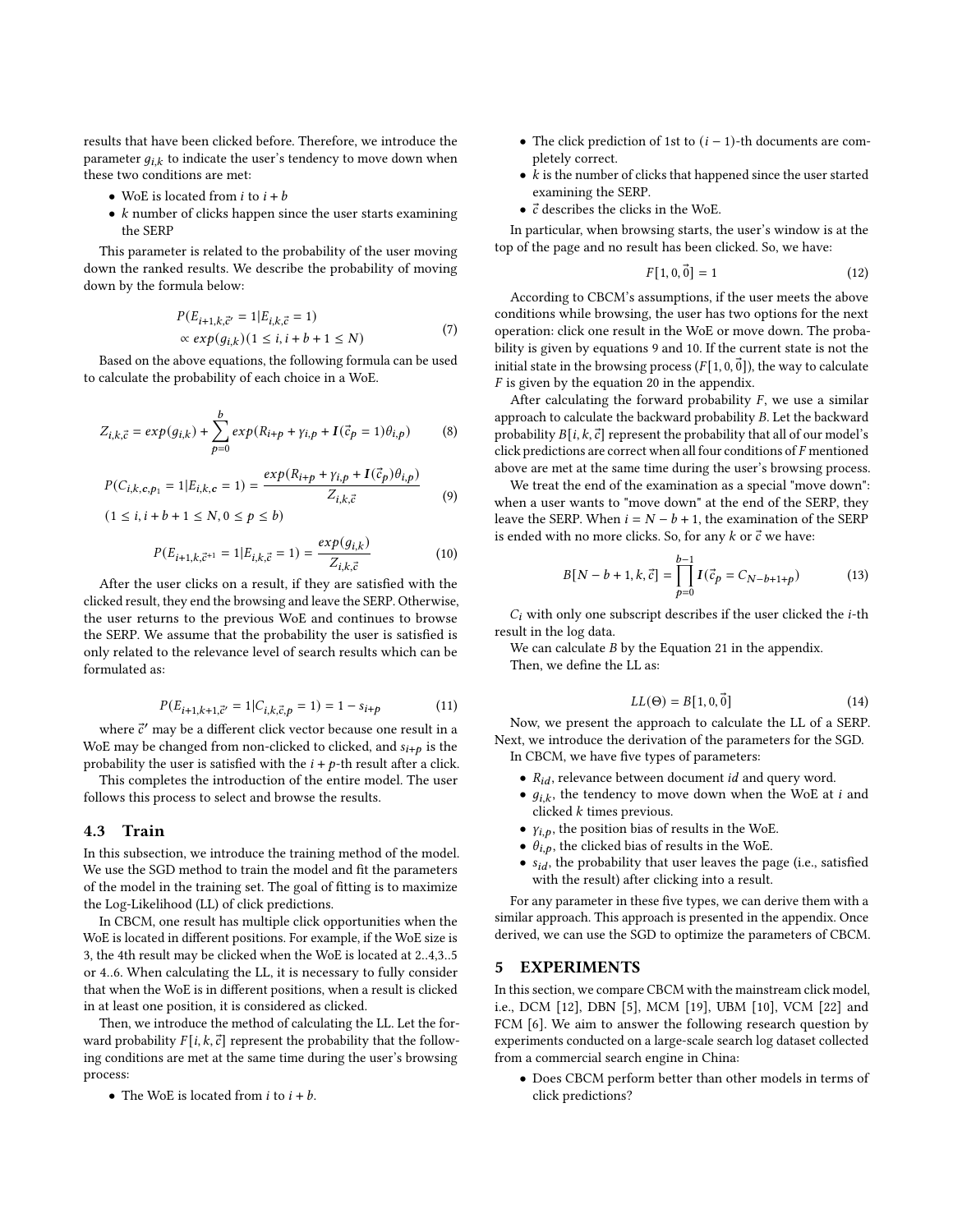• Does CBCM perform better than other models in terms of relevance estimation?

## 5.1 Dataset

The dataset is randomly sampled from a search log in September 2017. We collected search log data for 7 days. Then we discard queries with fewer than 10 search sessions to make sure CBCM and baseline models can capture enough information when training and test enough when testing. We also discard queries with more than 10,000 search sessions to prevent a small number of queries from dominating the data. The details about the dataset can be found in Table [3.](#page-8-0) We split the whole dataset into training, validate and test sets at a ratio of 7:1:2 by session start time.

<span id="page-8-0"></span>Table 3: Description of experiment dataset ("#" refers to "number of").

|             | #Distinct queries. | #Sessions  | #Documents. |
|-------------|--------------------|------------|-------------|
| Training    | 942,579            | 43,058,176 | 15,188,816  |
| Validate    | 874.734            | 5.707.306  | 220,103     |
| <b>Test</b> | 942,579            | 12,904,515 | 11,464,097  |

#### 5.2 Click prediction

As in previous work, we select average perplexity and the LL to evaluate the performance of click predictions. Perplexity is defined as:

$$
Perp. = 2^{-\frac{1}{|S|} \sum_{s \in S} C_i^s \log_2(q_i^s) + (1 - C_i)^s \log_2(1 - q_i^s)}
$$
(15)

When calculating the performance improvement of the model based on perplexity, the value of the test with a prediction accuracy of 100% is 1 and the improvement between  $p2$  and  $p1$  can be expressed as:

$$
(p2 - p1)/(p2 - 1)
$$
 (16)

When calculating the LL promotion, we use the following formula to describe the elevation of  $LL_1$  relative to  $LL_2$ :

$$
e^{LL_1 - LL_2} - 1 \tag{17}
$$

<span id="page-8-1"></span>Table 4: The performance of click predictions measured in average perplexity and Log-Likelihood(LL)

| Model      | Perp.  | CBCM impr. | LL.       | CBCM impr. |
|------------|--------|------------|-----------|------------|
| CBCM       | 1.2031 |            | $-1.7634$ |            |
| DCM        | 1.2293 | 11.43%     | $-1.9678$ | 22.63%     |
| DBN        | 1.2237 | 9.22%      | $-1.9325$ | 18.53%     |
| <b>MCM</b> | 1.2191 | 7.29%      | $-1.8822$ | 13.43%     |
| UBM        | 1.2228 | 8.84%      | $-1.9150$ | 16.30%     |
| <b>VCM</b> | 1.2209 | 8.06%      | $-1.9027$ | 18.41%     |
| <b>FCM</b> | 1.2201 | 7.72%      | $-1.8917$ | 5.53%      |

We tested the results of each model on the dataset. As shown by Tabl[e4,](#page-8-1) CBCM performs better on click predictions than other models and computing the LL promotion.

## 5.3 Relevance estimation

An important goal of the proposed CBCM is to improve the search ranking of web search engines. To construct the golden standard, we recruited three annotators to provide relevance judgments for each query-document pair. The relevance judgments were gathered on the 4-point scale: irrelevant(1), somewhat relevant(2), fairly relevant(3), highly relevant(4). To measure the effectiveness of a click model on relevance estimation, the often used metrics include nDCG(normalized Discounted Cumulative Gain) and MRR(Mean reciprocal rank).

For nDCG, we use the following formula to calculate the value of DCG@k score.

$$
DCG@k = \sum_{i=1}^{k} \frac{2^{r(i)}}{\log(i+1)}
$$
\n(18)

where  $r(i)$  is the relevance score at position i and k is the depth of this ranked list of documents. Then the nDCG@k can be obtained by normalizing DCG@k using ideal DCG@k which measures the perfect ranking.

The nDCG results obtained are shown in Table [5.](#page-8-2) We can observe from Table [5](#page-8-2) that CBCM achieves the best performance in terms of nDCG@1 and nDCG@3 while the performance of CBCM decreases when the cut-off of nDCG becomes larger (@5). The reason for this may be two-fold:

- Users may conduct more comparison behaviors on results with the higher ranks since they tend to believe that search engines will rank results with the higher relevance scores at the higher ranks. Our eye-tracking experiments showed that users compare results more frequently in the top position.
- Compared with VCM, we do not incorporate additional vertical result type information into the model optimization.

In the future, we plan to incorporate the types of vertical results into our model and try to further improve the performance of our model.

For MRR, the relevance score of a given query-document pair should be mapped to a binary scale. In this paper, we consider results with the score 4(highly relevant) or 3 (fairly relevant) to be relevant, and the score 2(somewhat relevant) and 1 (irrelevant) are considered to be irrelevant. We calculated MRR using the following formula:

$$
MRR = \frac{1}{|Q|} \sum_{q} \frac{1}{rank_q} \tag{19}
$$

## <span id="page-8-2"></span>Table 5: Relevance estimation performance in terms of nDCG@1, 3, 5 and MRR

| Model       | nDCG@1 | nDCG@3 | nDCG@5 | MRR    |
|-------------|--------|--------|--------|--------|
| <b>CBCM</b> | 0.6445 | 0.6814 | 0.7357 | 0.9851 |
| DCM         | 0.6320 | 0.6730 | 0.7173 | 0.9785 |
| <b>DBN</b>  | 0.6103 | 0.6637 | 0.7233 | 0.9629 |
| <b>MCM</b>  | 0.6054 | 0.6680 | 0.7340 | 0.9653 |
| UBM         | 0.6246 | 0.6751 | 0.7383 | 0.9703 |
| VCM         | 0.5981 | 0.6749 | 0.7386 | 0.9802 |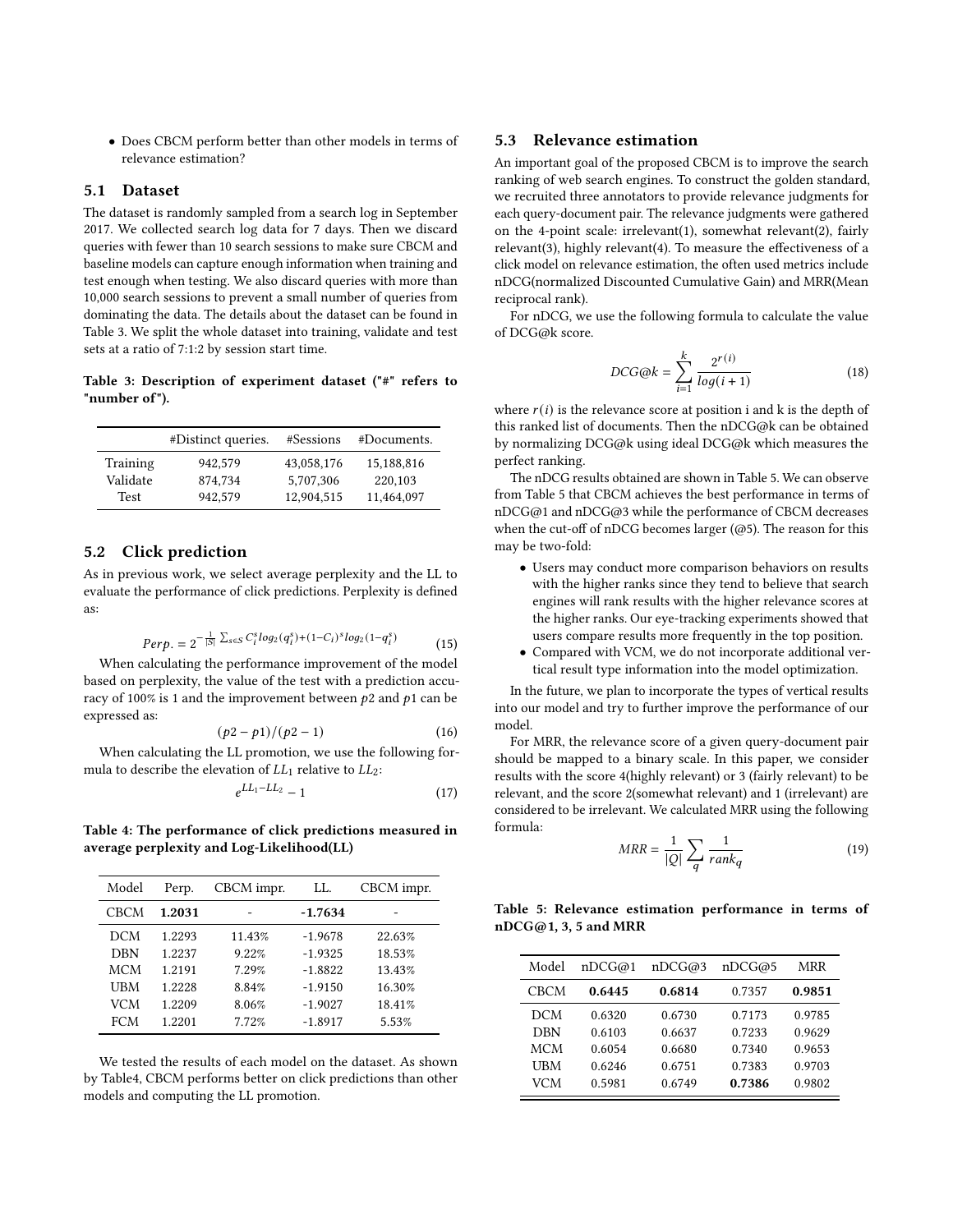where  $rank_i$  refers to the rank position of the first relevant document for the query q. The MRR results are shown in Table [5.](#page-8-2) We can see that the proposed CBCM achieves the best performance in terms of MRR.

In summary, in terms of relevance estimation, our model CBCM achieves better performance compared to the state-of-the-art click models.

# 6 CONCLUSION AND FUTURE WORK

In this paper, we conduct a lab-based eye-tracking study to thoroughly investigate fine-grained examination behavior of search users. Through eye-tracking data, we find that users perform a comparison strategy to examine search results. Although users examine search results following a top to bottom pattern, they occasionally compare adjacent results, especially results at the top position. Based on these observations, we propose a hypothesis called "weak sequence" and design a novel click model named CBCM which takes the context of a result (e.g., adjacent results) into consideration. Through extensive experimentation, we demonstrate that in terms of behavior prediction and result ranking, CBCM significantly outperforms the state-of-the-art baseline models. In the future, we plan to further explore the factors that affect users' comparative behavior and propose more sophisticated models.

# 7 CODE AND DATA

To facilitate reproducibility of our results, we share the code and data at https://github.com/ufozgg/DJClickModels.

## ACKNOWLEDGMENTS

This work is supported by the National Key Research and Development Program of China (2018YFC0831700), Natural Science Foundation of China (Grant No. 61732008, 61532011, 61902209), Beijing Outstanding Young Scientist Program (NO. BJJWZYJH012019100020098), Beijing Academy of Artificial Intelligence (BAAI) and Tsinghua University Guoqiang Research Institute. This research is partly supported by the Tsinghua-Sogou Tiangong Institute for Intelligent Computing.

#### REFERENCES

- <span id="page-9-0"></span>[1] Eugene Agichtein, Eric Brill, and Susan Dumais. 2006. Improving web search ranking by incorporating user behavior information. In Proceedings of the 29th annual international ACM SIGIR conference on Research and development in information retrieval. ACM, 19–26.
- <span id="page-9-21"></span>[2] Jaime Arguello and Robert Capra. 2014. The effects of vertical rank and border on aggregated search coherence and search behavior. In Proceedings of the 23rd ACM International Conference on Conference on Information and Knowledge Management. ACM, 539–548.
- <span id="page-9-20"></span>[3] Jaime Arguello, Fernando Diaz, Jamie Callan, and Jean-Francois Crespo. 2009. Sources of evidence for vertical selection. In Proceedings of the 32nd international ACM SIGIR conference on Research and development in information retrieval. ACM, 315–322.
- <span id="page-9-2"></span>[4] Huanhuan Cao, Daxin Jiang, Jian Pei, Qi He, Zhen Liao, Enhong Chen, and Hang Li. 2008. Context-aware query suggestion by mining click-through and session data. In Proceedings of the 14th ACM SIGKDD international conference on Knowledge discovery and data mining. 875–883.
- <span id="page-9-12"></span>[5] Olivier Chapelle and Ya Zhang. 2009. A dynamic bayesian network click model for web search ranking. In Proceedings of the 18th international conference on World wide web. ACM, 1–10.
- <span id="page-9-14"></span>[6] Danqi Chen, Weizhu Chen, Haixun Wang, Zheng Chen, and Qiang Yang. 2012. Beyond ten blue links: enabling user click modeling in federated web search. In Proceedings of the fifth ACM international conference on Web search and data mining. 463–472.
- <span id="page-9-23"></span>[7] Danqi Chen, Weizhu Chen, Haixun Wang, Zheng Chen, and Qiang Yang. 2012. Beyond ten blue links: enabling user click modeling in federated web search. In Proceedings of the fifth ACM international conference on Web search and data mining. ACM, 463–472.
- <span id="page-9-8"></span>[8] Aleksandr Chuklin, Ilya Markov, and Maarten de Rijke. 2015. Click models for web search. Synthesis Lectures on Information Concepts, Retrieval, and Services 7, 3 (2015), 1–115.
- <span id="page-9-9"></span>[9] Nick Craswell, Onno Zoeter, Michael Taylor, and Bill Ramsey. 2008. An experimental comparison of click position-bias models. In Proceedings of the 2008 international conference on web search and data mining. ACM, 87–94.
- <span id="page-9-11"></span>[10] Georges E Dupret and Benjamin Piwowarski. 2008. A user browsing model to predict search engine click data from past observations.. In Proceedings of the 31st annual international ACM SIGIR conference on Research and development in information retrieval. ACM, 331–338.
- <span id="page-9-19"></span>[11] Fan Guo, Chao Liu, and Yi Min Wang. 2009. Efficient multiple-click models in web search. 124–131.<https://doi.org/10.1145/1498759.1498818>
- <span id="page-9-10"></span>[12] Fan Guo, Chao Liu, and Yi Min Wang. 2009. Efficient multiple-click models in web search. In Proceedings of the second acm international conference on web search and data mining. 124–131.
- <span id="page-9-16"></span>[13] Kalervo Järvelin and Jaana Kekäläinen. 2002. Cumulated Gain-Based Evaluation of IR Techniques. ACM Trans. Inf. Syst. 20, 4 (Oct. 2002), 422–446. [https://doi.](https://doi.org/10.1145/582415.582418) [org/10.1145/582415.582418](https://doi.org/10.1145/582415.582418)
- <span id="page-9-4"></span>[14] Jyun-Yu Jiang, Yen-Yu Ke, Pao-Yu Chien, and Pu-Jen Cheng. 2014. Learning User Reformulation Behavior for Query Auto-Completion. In Proceedings of the 37th International ACM SIGIR Conference on Research amp; Development in Information Retrieval (Gold Coast, Queensland, Australia) (SIGIR '14). Association for Computing Machinery, New York, NY, USA, 445–454. [https://doi.org/10.](https://doi.org/10.1145/2600428.2609614) [1145/2600428.2609614](https://doi.org/10.1145/2600428.2609614)
- <span id="page-9-7"></span>[15] Thorsten Joachims, Laura Granka, Bing Pan, Helene Hembrooke, and Geri Gay. 2017. Accurately interpreting clickthrough data as implicit feedback. In ACM SIGIR Forum, Vol. 51. Acm New York, NY, USA, 4–11.
- <span id="page-9-17"></span>[16] Thorsten Joachims, Laura A Granka, Bing Pan, Helene Hembrooke, and Geri Gay. 2005. Accurately interpreting clickthrough data as implicit feedback. In Sigir, Vol. 5. 154–161.
- <span id="page-9-5"></span>[17] Yanen Li, Anlei Dong, Hongning Wang, Hongbo Deng, Yi Chang, and ChengXiang Zhai. 2014. A two-dimensional click model for query auto-completion. In Proceedings of the 37th international ACM SIGIR conference on Research & development in information retrieval. 455–464.
- <span id="page-9-22"></span>[18] Zeyang Liu, Yiqun Liu, Ke Zhou, Min Zhang, and Shaoping Ma. 2015. Influence of vertical result in web search examination. In Proceedings of the 38th International ACM SIGIR Conference on Research and Development in Information Retrieval. ACM, 193–202.
- <span id="page-9-24"></span>[19] Jiaxin Mao, Cheng Luo, Zhang Min, and Shaoping Ma. 2018. Constructing Click Models for Mobile Search. 775–784.<https://doi.org/10.1145/3209978.3210060>
- <span id="page-9-1"></span>[20] Neil O'Hare, Paloma de Juan, Rossano Schifanella, Yunlong He, Dawei Yin, and Yi Chang. 2016. Leveraging User Interaction Signals for Web Image Search. In Proceedings of the 39th International ACM SIGIR Conference on Research and Development in Information Retrieval (Pisa, Italy) (SIGIR '16). Association for Computing Machinery, New York, NY, USA, 559–568. [https://doi.org/10.1145/](https://doi.org/10.1145/2911451.2911532) [2911451.2911532](https://doi.org/10.1145/2911451.2911532)
- <span id="page-9-18"></span>[21] Matthew Richardson, Ewa Dominowska, and Robert Ragno. 2007. Predicting clicks: estimating the click-through rate for new ads. In Proceedings of the 16th international conference on World Wide Web. ACM, 521–530.
- <span id="page-9-13"></span>[22] Chao Wang, Yiqun Liu, Min Zhang, Shaoping Ma, Meihong Zheng, Jing Qian, and Kuo Zhang. 2013. Incorporating vertical results into search click models. In Proceedings of the 36th international ACM SIGIR conference on Research and development in information retrieval. ACM, 503–512.
- <span id="page-9-6"></span>[23] Yue Wang, Dawei Yin, Luo Jie, Pengyuan Wang, Makoto Yamada, Yi Chang, and Qiaozhu Mei. 2016. Beyond Ranking: Optimizing Whole-Page Presentation. In Proceedings of the Ninth ACM International Conference on Web Search and Data Mining (San Francisco, California, USA) (WSDM '16). Association for Computing Machinery, New York, NY, USA, 103–112. [https://doi.org/10.1145/2835776.](https://doi.org/10.1145/2835776.2835824) [2835824](https://doi.org/10.1145/2835776.2835824)
- <span id="page-9-3"></span>[24] Wei Wu, Hang Li, and Jun Xu. 2013. Learning Query and Document Similarities from Click-through Bipartite Graph with Metadata. In Proceedings of the Sixth ACM International Conference on Web Search and Data Mining (Rome, Italy) (WSDM '13). Association for Computing Machinery, New York, NY, USA, 687–696. <https://doi.org/10.1145/2433396.2433481>
- <span id="page-9-15"></span>[25] Danqing Xu, Yiqun Liu, Min Zhang, Shaoping Ma, and Liyun Ru. 2012. Incorporating Revisiting Behaviors into Click Models. In Proceedings of the Fifth ACM International Conference on Web Search and Data Mining (Seattle, Washington, USA) (WSDM '12). Association for Computing Machinery, New York, NY, USA, 303–312.<https://doi.org/10.1145/2124295.2124334>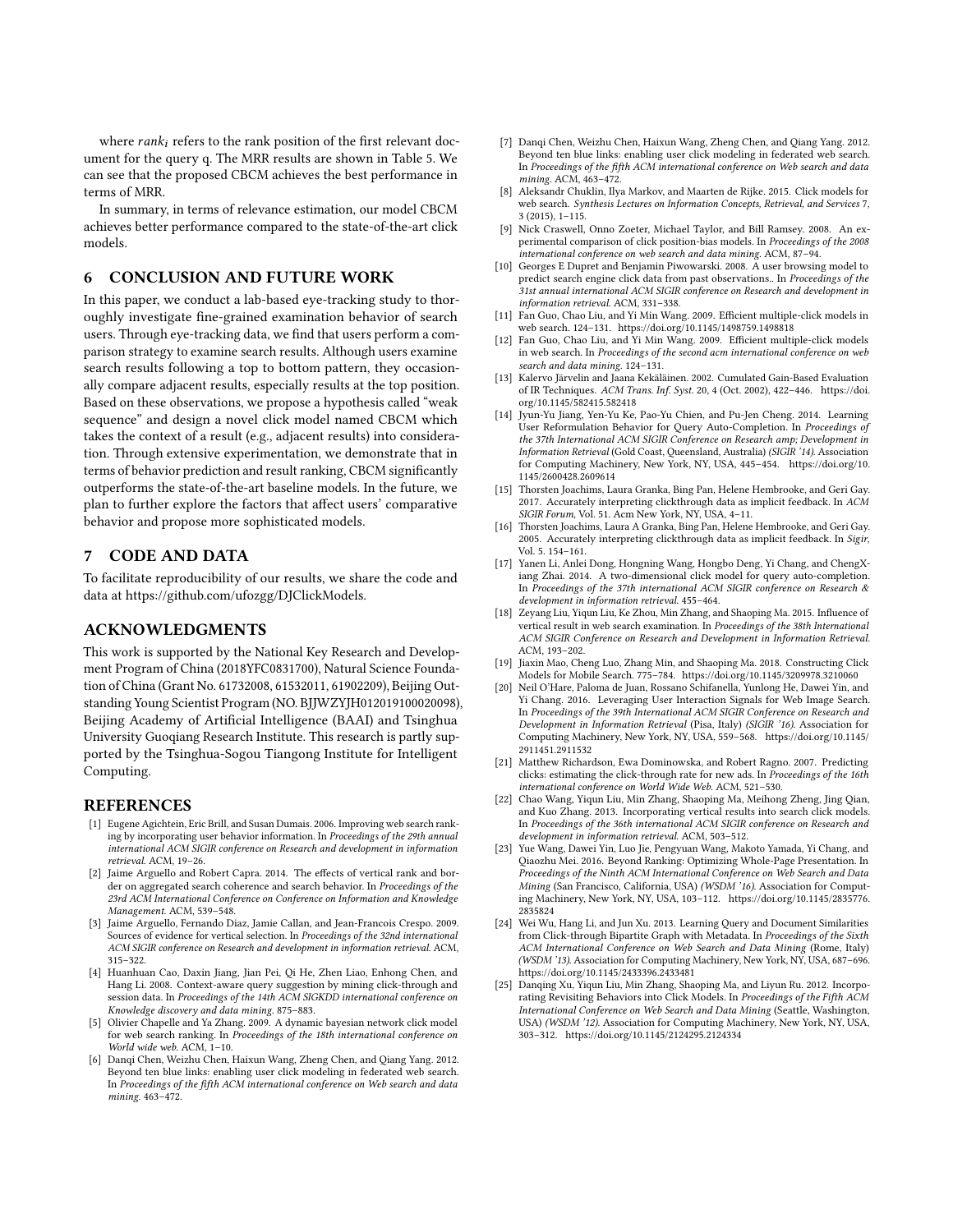## A METHOD OF CALCULATE PROBABILITY

$$
F[i, k, \vec{c}] (1 \le k, 2 \le i)
$$
\n
$$
= \sum_{\vec{c}_0} I(\vec{c}_0^{+1} = \vec{c} \wedge \vec{c}_{00} = C_{i-1}) \cdot F[i-1, k, \vec{c}_0] \cdot P(E_{i,k,\vec{c}} = 1 | E_{i-1,k,\vec{c}_0} = 1)
$$
\n
$$
+ \sum_{\vec{c}_0} I(\vec{c}_0 + p = \vec{c}) \cdot F[i, k-1, \vec{c}_0] \cdot P(E_{i,k,\vec{c}} = 1 | E_{i,k-1,\vec{c}_0} = 1)
$$
\n
$$
= \sum_{\vec{c}_0} I(\vec{c}_0^{+1} = \vec{c} \wedge \vec{c}_{00} = C_{i-1}) \cdot F[i-1, k, \vec{c}_0] \cdot P(E_{i,k,\vec{c}} = 1 | E_{i-1,k,\vec{c}_0} = 1)
$$
\n
$$
+ \sum_{\vec{c}_0} \sum_{p=0}^{b} I(\vec{c}_0 + p = \vec{c}) \cdot F[i, k-1, \vec{c}_0] \cdot P(C_{i,k-1,\vec{c}_0, p} = 1 | E_{i,k-1,\vec{c}_0} = 1) \cdot P(E_{i,k,\vec{c}} = 1 | C_{i,k-1,\vec{c}_0, p} = 1)
$$
\n
$$
= \sum_{\vec{c}_0} I(\vec{c}_0^{+1} = \vec{c} \wedge \vec{c}_{00} = C_{i-1}) \cdot F[i-1, k, \vec{c}_0] \cdot \frac{exp(g_{i-1,k})}{Z_{i-1,k,\vec{c}_0}}
$$
\n
$$
+ \sum_{\vec{c}_0} \sum_{p=0}^{b} I(\vec{c}_0 + p = \vec{c}) \cdot F[i, k-1, \vec{c}_0] \cdot \frac{exp(R_{i+p} + \gamma_{i,p} + I(\vec{c}_{0p} = 1)\theta_{i,p})}{Z_{i,k-1,\vec{c}_0}} \cdot (1 - s_{i+p})
$$
\n
$$
W_p = \begin{cases} 1(C_i = 0, \forall i \ge p) \end{cases}
$$

<span id="page-10-1"></span><span id="page-10-0"></span> $0(C_i = 1, \exists i \ge p)$ 

$$
B[i, k, \vec{c}] (0 \le k, 1 \le i, i + b \le N)
$$
\n
$$
= \sum_{\vec{c_1}} I(\vec{c}^{+1} = \vec{c_1} \land \vec{c_0} = C_i) \cdot B[i + 1, k, \vec{c_1}] \cdot P(E_{i+1,k,\vec{c_1}} = 1 | E_{i,k,\vec{c}} = 1)
$$
\n
$$
+ \sum_{\vec{c_1}} \sum_{p=0}^{b} I(\vec{c} + p = \vec{c_1}) \cdot B[i, k + 1, \vec{c_1}] \cdot P(C_{i,k,\vec{c},p} = 1 | E_{i,k,\vec{c}} = 1) \cdot P(E_{i,k+1,\vec{c_1}} = 1 | C_{i,k,\vec{c},p} = 1)
$$
\n
$$
+ \sum_{\vec{c_1}} \sum_{p=0}^{b} P(C_{i,k,\vec{c},p} = 1 | E_{i,k,\vec{c}} = 1) \cdot P(E_{i,k+1,\vec{c_1}} = 0 | C_{i,k,\vec{c},p} = 1) \cdot I(\vec{c_p} = C_{i+p} \forall 0 \le p \le b \land W_{i+b+1})
$$
\n
$$
= \sum_{\vec{c_1}} I(\vec{c}^{+1} = \vec{c_1} \land \vec{c_0} = C_i) \cdot B[i + 1, k, \vec{c_1}] \cdot \frac{exp(g_{i,k})}{Z_{i,k,\vec{c}}}
$$
\n
$$
+ \sum_{\vec{c_1}} \sum_{p=0}^{b} I(\vec{c} + p = \vec{c_1}) \cdot B[i, k + 1, \vec{c_1}] \cdot \frac{exp(R_{i+p} + \gamma_{i,p} + I(\vec{c_p} = 1)\theta_{i,p})}{Z_{i,k,\vec{c}}} \cdot (1 - s_{i+p})
$$
\n
$$
+ \sum_{\vec{c_1}} \sum_{p=0}^{b} \frac{exp(R_{i+p} + \gamma_{i,p} + I(\vec{c_p} = 1)\theta_{i,p})}{Z_{i,k,\vec{c}}} \cdot s_{i+p} \cdot I(\vec{c_p} = C_{i+p} \forall 0 \le p \le b \land W_{i+b+1})
$$

# B METHOD OF CALCULATE DERIVATIVE

First, for calculate the derivative easily, we define auxiliary variable  $G[i, k, \vec{c}, p]$  and  $U_{i,k,\vec{c}}$ .

 $G[i, k, \vec{c}, p]$  is the probability that all predictions of documents in SERP are right after user clicked the  $i + p$ -th result when these conditions met:

- $\bullet\,$  WoE is located from  $i$  to  $i+b.$
- The click prediction of 1st to  $(i 1)$ -th documents are completely correct.
- $\bullet~$   $k$  results have been clicked before.
- $\bullet~$   $\vec{c}$  describe clicks in WoE.

We can calculate  $G$  as follows:

$$
G[i, k, \vec{c}, p] = I(\vec{c}_p = C_{i+p} \forall 0 \le p \le b \land W_{i+b+1}) \cdot s_{i+p} + B[i, k, \vec{c}] \cdot (1 - s_{i+p}) \tag{22}
$$

And  $U_{i,k,\vec{c}}$  is the sum of probability that all predictions of documents in SERP are right when conditions privious met. We can calculate  $U$  as follows:

$$
U_{i,k,\vec{c}} = \frac{g_{i,k}}{Z_{i,k,\vec{c}}} \cdot B[i+1,k,\vec{c}^{+1}] + \sum_{p=0}^{b} \frac{\exp(R_{i+p} + \gamma_{i,y} + I(\vec{c}_y = 1)\theta_{i,y})}{Z_{i,k,\vec{c}}} \cdot G[i,k,\vec{c},p] \tag{23}
$$